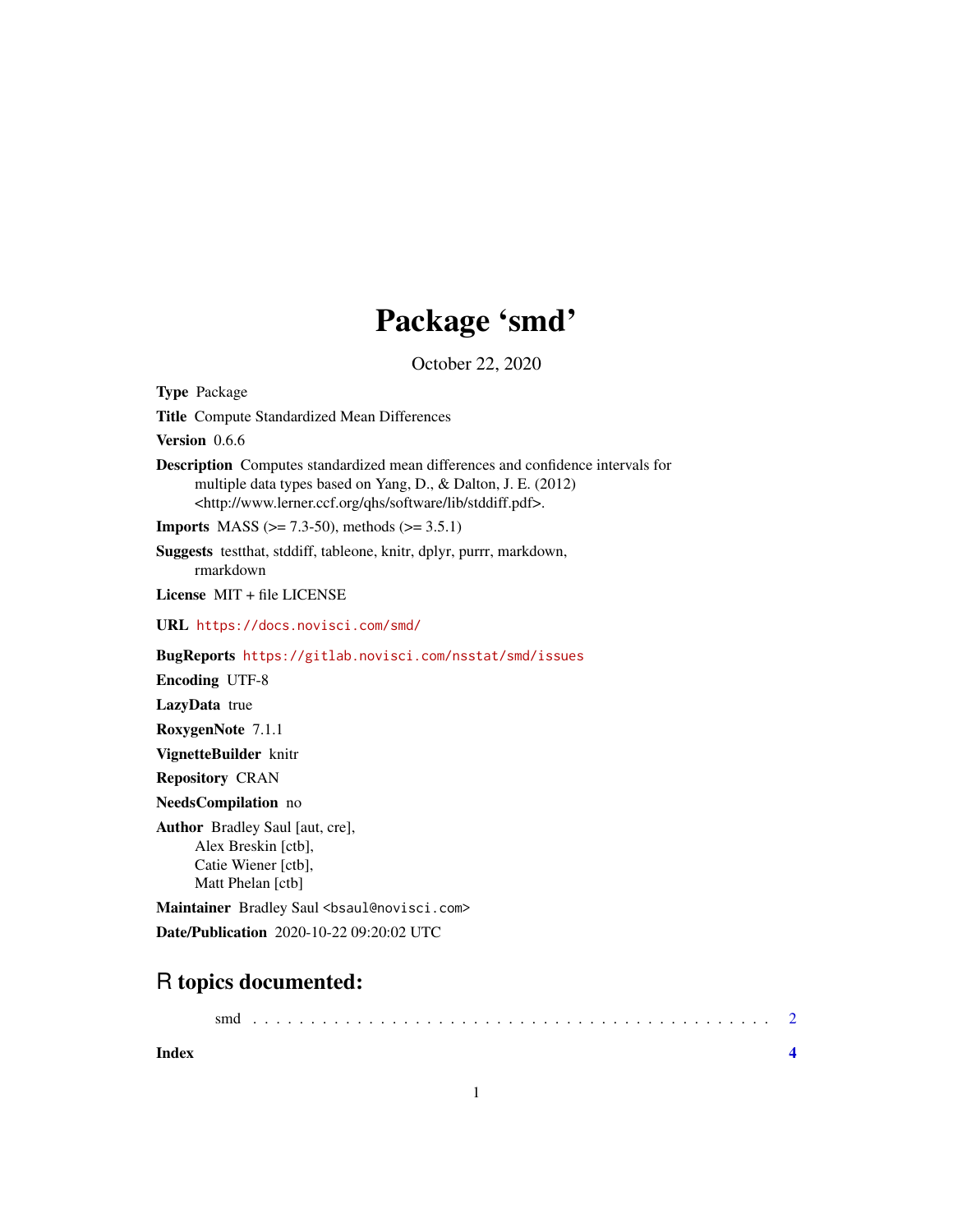#### <span id="page-1-0"></span>Description

Computes the standardized mean differnce (SMD) between two groups.

$$
d = \sqrt{D'S^{-1}D}
$$

where  $D$  is a vector of differences between group 1 and 2 and  $S$  is the covariance matrix of these differences. If D is length 1, the result is multplied by  $sign(D)$ .

In the case of a numeric or integer variable, this is equivalent to:

$$
d=\frac{\bar{x}_1-\bar{x}_2}{\sqrt{(s_1^2+s_2^2)/2}}
$$

where  $\bar{x}_g$  is the sample mean for group g and  $s_g^2$  is the sample variance.

For a logical or factor with only two levels, the equation above is  $\bar{x}_g = \hat{p}_g$ , i.e. the sample proportion and  $s_g^2 = \hat{p}_g(1 - \hat{p}_g)$ .

#### Usage

```
smd(x, g, w, std_error = FALSE, na.rm = FALSE, gref = 1L)## S4 method for signature 'character,ANY,missing'
smd(x, g, w, std. error = FALSE, na. rm = FALSE, gref = 1L)## S4 method for signature 'character,ANY,numeric'
smd(x, g, w, std. error = FALSE, na. rm = FALSE, gref = 1L)## S4 method for signature 'logical,ANY,missing'
smd(x, g, w, std_error = FALSE, na.rm = FALSE, gref = 1L)## S4 method for signature 'logical,ANY,numeric'
smd(x, g, w, std_error = FALSE, na.rm = FALSE, gref = 1L)## S4 method for signature 'matrix,ANY,missing'
smd(x, g, w, std. error = FALSE, na. rm = FALSE, gref = 1L)## S4 method for signature 'matrix,ANY,numeric'
smd(x, g, w, std_error = FALSE, na.rm = FALSE, gref = 1L)## S4 method for signature 'list,ANY,missing'
smd(x, g, w, std_error = FALSE, na.rm = FALSE, gref = 1L)## S4 method for signature 'list,ANY,numeric'
```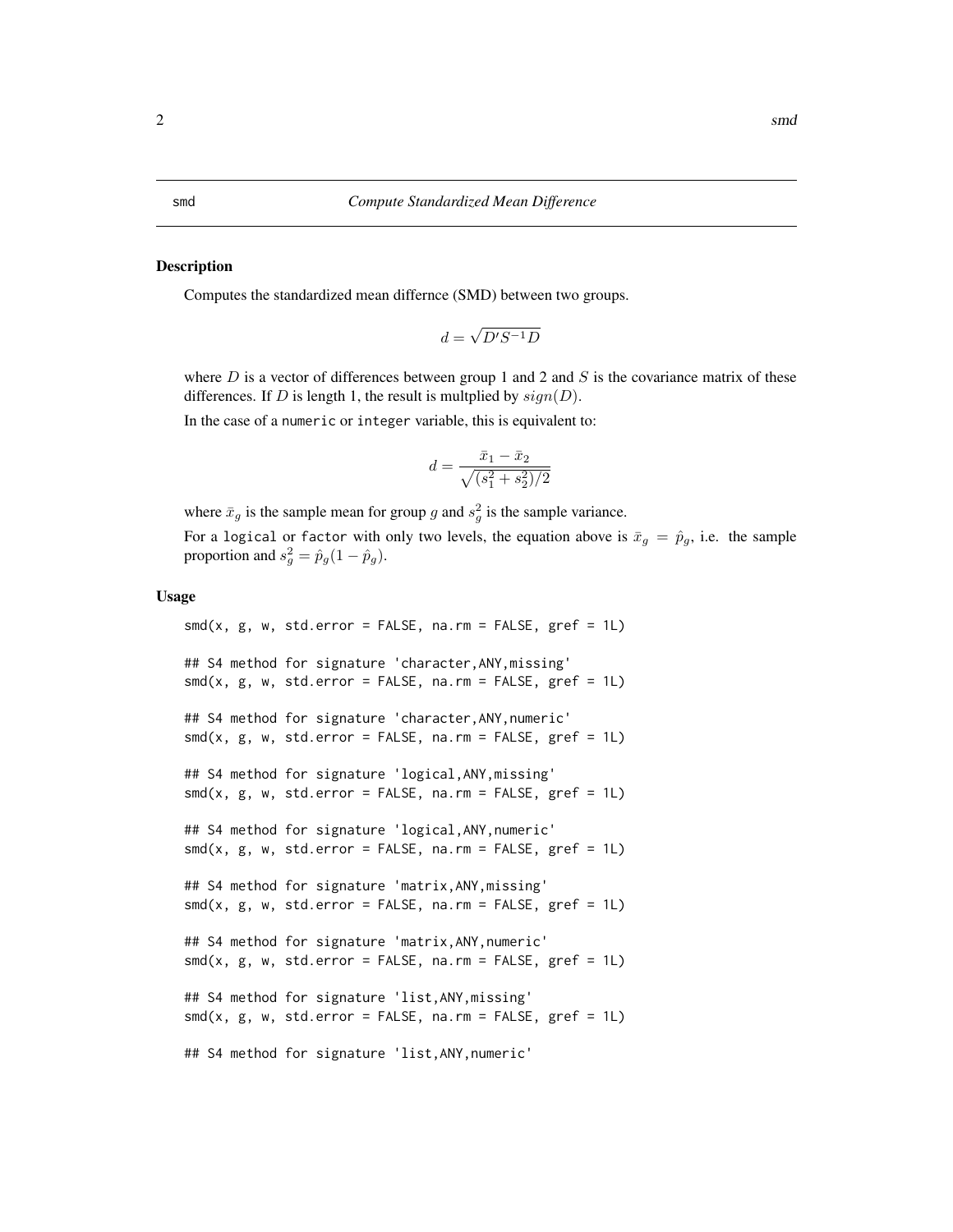#### <span id="page-2-0"></span> $\mathbf{s}$ md  $\mathbf{s}$

```
smd(x, g, w, std_error = FALSE, na.rm = FALSE, gref = 1L)## S4 method for signature 'data.frame,ANY,missing'
smd(x, g, w, std_error = FALSE, na.rm = FALSE, gref = 1L)## S4 method for signature 'data.frame,ANY,numeric'
smd(x, g, w, std_error = FALSE, na.rm = FALSE, gref = 1L)
```
#### Arguments

| x         | a vector or matrix of values                                                                   |
|-----------|------------------------------------------------------------------------------------------------|
| g         | a vector of at least 2 groups to compare. This should coercable to a factor.                   |
| W         | a vector of numeric weights (optional)                                                         |
| std.error | Logical indicator for computing standard errors using compute_smd_var. De-<br>faults to FALSE. |
| na.rm     | Remove NA values from x? Defaults to FALSE.                                                    |
| gref      | an integer indicating which level of g to use as the reference group. Defaults to              |

### Value

a data.frame containing standardized mean differences between levels of g for values of x. The data.frame contains the columns:

- term: the level being comparing to the reference level
- estimate: SMD estimates
- std.error: (if std.error = TRUE) SMD standard error estimates

#### Examples

```
x < - rnorm(100)
g \leftarrow rep(1:2, each = 50)smd(x, g)
```